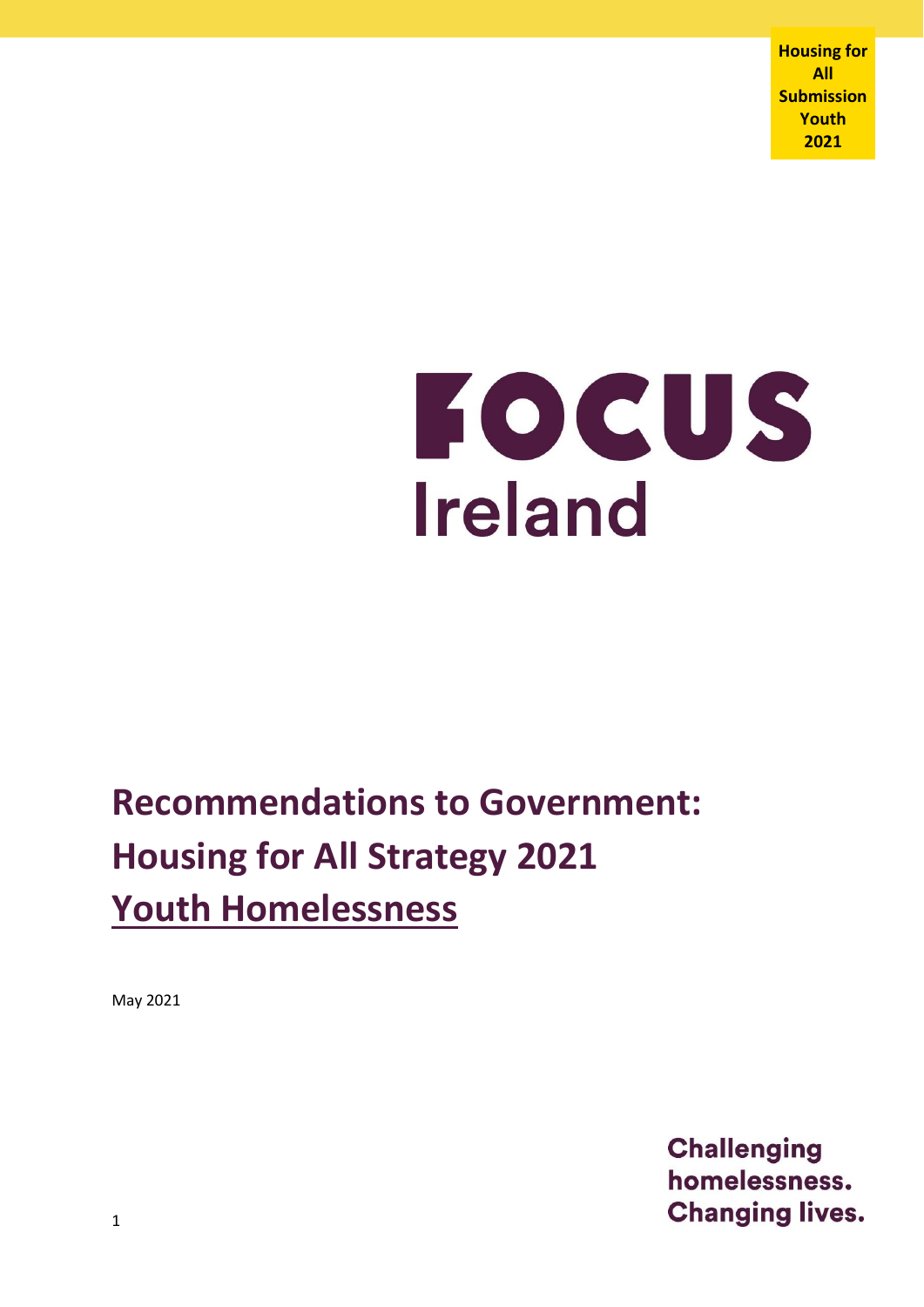### **Proposals for a Youth Homelessness Strategy**

The following proposals for a Youth Homelessness Strategy were submitted to the Department of Housing in November 2020 as part of the Irish Coalition to End Youth Homelessness. We are aware that a National Youth Homelessness Strategy will be developed in the coming months. The following submission has been included here for ease of reference and to emphasise the interrelatedness of both strategies.

#### **Introduction**

The number of young adults homeless in Ireland has almost doubled in the last six years. Of all age groups, they are most vulnerable, least likely to know where they can get help or present to services, and most likely to bunk in with friends and extended family, live in other precarious situations, or sleep rough. As such, many are not included in the official figures and are in 'hidden homelessness'.

The Irish Coalition to End Youth Homelessness was established in September 2017 as a way of consolidating the work of different organisations who are trying to tackle youth homelessness. We hope that through the Coalition, we will be better able to draw attention to the issue and highlight our collective solutions. The CEYH comprises Focus Ireland, Barnardos, BelongTo, COPE Galway, Crosscare, EPIC, Foróige, National Youth Council of Ireland, Novas, Peter McVerry Trust, Simon Community, SVP, SpunOut.ie, Teen Parents Support Programme, Threshold, and the Union of Students of Ireland. For more information, visit our website: [www.endyouthhomelessness.ie](http://www.endyouthhomelessness.ie/)

The Coalition to End Youth Homelessness has campaigned for a national strategy on youth homelessness since 2017. The firm commitment to developing a Youth Homelessness Strategy given in the Programme for Government is a welcome acknowledgement of the urgency of this issue and the unique challenges young people face in finding a safe place to call home.

Young adults are at a crucial point in their emotional, cognitive and social development, transitioning from adolescence to adulthood; experiences at this stage have life-long impacts. To move successfully to adulthood, they need understanding, support, space and structure. Left to their own devices, those out of home often flounder and face a future of exclusion, potentially leading to a lifetime cycle of homelessness. However, with the right interventions their needs can be addressed and they can move out of homelessness and into productive, independent adulthood.

Young adults out of home are in crisis, without experience of independent living and the resilience of adulthood. They can have a range of needs and issues, stemming from adverse childhood experiences, which include poor mental health, behavioural issues, problematic drug or alcohol use, and sometimes all of these in combination. Some are parents and many are separated from their children because of their situation. Those leaving state care or detention, from migrant or ethnic groups, and who identify as LGBTQI+ are disproportionately represented in youth homelessness.

It is essential for the Youth Homelessness Strategy to be cross-departmental, intersectional and cooperative. A consultation process with stakeholders across the areas of youth and homeless services should be held to develop the contents of the strategy and as time goes on, to monitor and review its implementation.

The Irish Coalition to End Youth Homelessness present this document as a starting point for the strategy from our members' varied perspectives in housing, homeless, children and youth services.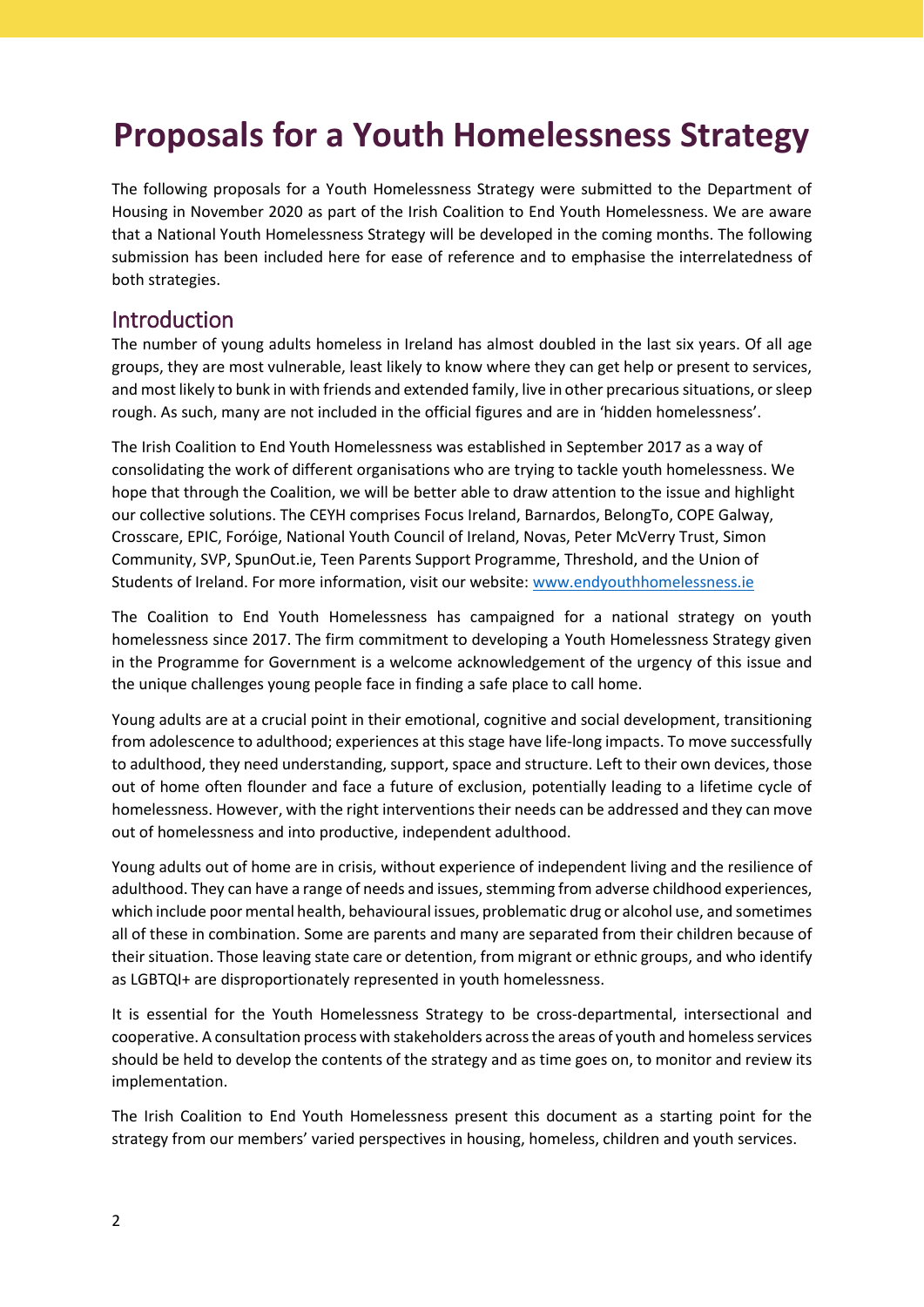#### Address policies that disadvantage young people

An adequate supply of housing is key to addressing and preventing homelessness and current government policies in this regard are welcome and must be accelerated. However, even with a better housing supply, young people will continue to be disadvantaged in accessing and maintaining tenancies if their right to live independently is not clearly recognised and supported in government policies. Implementing the following recommendations will begin to address some critical disadvantages:

- Clearly define 'youth homelessness' for the purposes of the strategy in line with the FEANTSA European Framework for Defining Youth Homelessness<sup>1</sup>. Currently, youth services and government documents refer to 'youth' with differing understandings of what ages this includes and at what point a young person is no longer eligible for these services. This confusion leads to inefficient policies and allows young people to fall through the gaps. The FEANTSA definition states: "*Youth homelessness occurs where an individual between the ages of 13 and 26 is experiencing rooflessness or houselessness or is living in insecure or inadequate housing without a parent, family member or other legal guardian*."
- Restore the full rate of Jobseekers Allowance for under 26s. Their reduced entitlement denies them the ability to live independently. There are no youth discounts on food, gas, electricity and other necessities: it costs the same for them to live as other adults.
- Ensure an after-rent income based on the Minimum Essential Standard of Living (MESL) developed by the Vincentian Partnership for Social Justice. This will introduce equity across household types and age groups and help to improve the sustainability of renting.
- Plan to produce a more diversified social and affordable housing stock to include adequate units for single person households reflecting the full range of housing needs.
- Aftercare should be extended to the age of 26, in line with the definition of youth proposed above. Currently, aftercare supports beyond the age of 21 are only available to young people who remain in education, when often the most vulnerable young people are those who are unable to continue in education due to mental health or other issues. This exclusion from supports should be ended.
- The new Better Outcomes, Brighter Futures policy should include youth homelessness as a key issue.

#### Prevention and early intervention

Homelessness is not random. Its predictors are empirically established and understood. They are identifiable at an early stage by health services, schools and other community-based services. Intervening when needs and issues arise, before they become critical or entrenched, is a more efficient use of public resources and secures better outcomes for young people and their families.

• Ensure that the issue of transitioning to independent living is addressed in school and youth service programmes so that adolescents can learn what is involved in leaving home and how

**.** 

<sup>&</sup>lt;sup>1</sup> FEANTSA European Framework for Defining Youth Homelessness. Available at: [https://www.feantsa.org/download/framework-for-defining-youth](https://www.feantsa.org/download/framework-for-defining-youth-homelessness_final_pdf3614092469143708469.pdf)[homelessness\\_final\\_pdf3614092469143708469.pdf](https://www.feantsa.org/download/framework-for-defining-youth-homelessness_final_pdf3614092469143708469.pdf)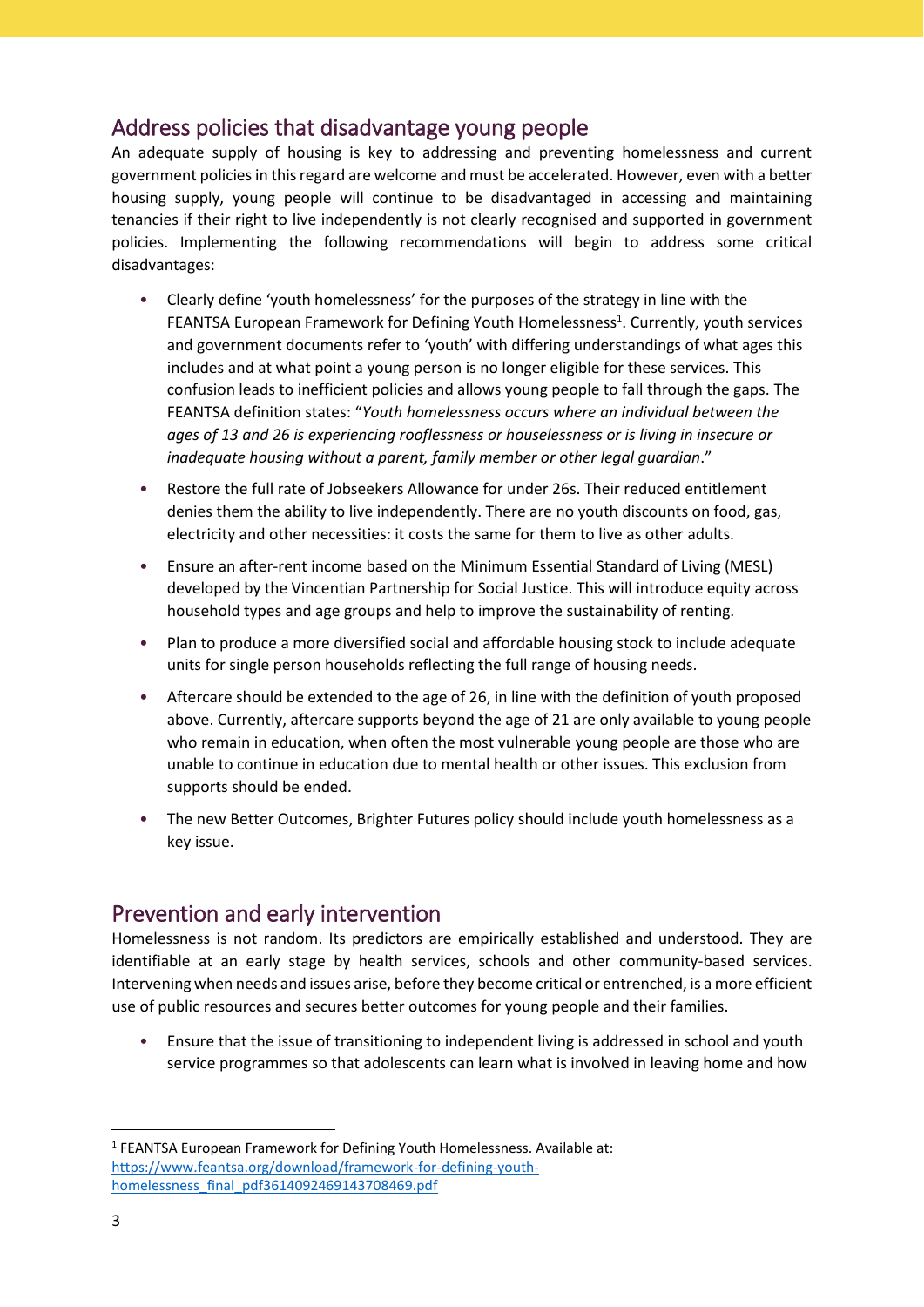they can plan towards it, as well as the nature, risks and consequences of homelessness, and assistance available.

- It is well known that young people leaving care are particularly at risk of homelessness, yet many face long delays in accessing aftercare workers due to extremely high caseloads. In aftercare services run directly by Tusla, a caseload of up to 50 young people per aftercare worker is not uncommon. Funding additional aftercare workers would prevent young people from facing the 'cliff edge' of exiting care on their own.
- A review of the National Aftercare Policy should be commissioned, and ensuring care leavers have access to stable accommodation after they turn 18 should be seen as a key preventive measure. Under current legislation, young people leaving care are guaranteed an assessment of need but there is no guarantee of an aftercare plan. Every young person in care will have some aftercare needs, even if that need is simply to support them in an extended care placement with their foster parent.
- Family conflict or breakdown is a major cause of youth homelessness. Skilled family mediation services can effectively prevent or end homelessness for a young person by resolving the conflict in many cases (e.g.: there was no abuse or neglect). Tusla currently funds family mediators in Dublin, a service which should be expanded to the rest of the country.
- International evidence indicates that a disproportionate number of young homeless people are LGBTQI+. A recent Focus Ireland and BeLonGTo report into the experiences of homeless  $LGBTQI+$  youth in Ireland<sup>2</sup> which called for the Youth Homelessness Strategy to include specific reference to the particular risks and pathways into homelessness which LGBTQI+ youth are likely to experience. The Strategy should put in place educational, family and youth service supports to help prevent homelessness among LGBTQI+ youth. Conflict with parents and caregivers regarding emerging LGBTQI+ identities is a trigger for young people's departure from home, and preventive work (e.g.: through family mediation services) should account for this through increased funding for family mediation services and specialist training for teachers and youth workers on LGBTQI+ issues.
- Continue intensive supports to families who are moving from homelessness in the areas they move to, to ameliorate the ongoing negative impact of homelessness on parents and children.
- Guarantee that where a young person does become homeless and presents to services that they will receive a comprehensive assessment and will be transferred from emergency accommodation within two weeks.
- The concentration of services for vulnerable young people in city centres is inappropriate and can place already vulnerable young people at greater risk. The strategy should commit to decentralising youth homeless services.

**.** 

<sup>&</sup>lt;sup>2</sup> Quilty and Norris (2020). 'A Qualitative Study of LGBTQI+ Youth Homelessness in Ireland'. Available at: [https://www.focusireland.ie/wp-content/uploads/2020/09/LGBTQI-Youth-Homelessness-Report\\_FINAL-](https://focusireland-old.gdlindev.net/wp-content/uploads/2020/09/LGBTQI-Youth-Homelessness-Report_FINAL-VERSION.pdf)[VERSION.pdf](https://focusireland-old.gdlindev.net/wp-content/uploads/2020/09/LGBTQI-Youth-Homelessness-Report_FINAL-VERSION.pdf)